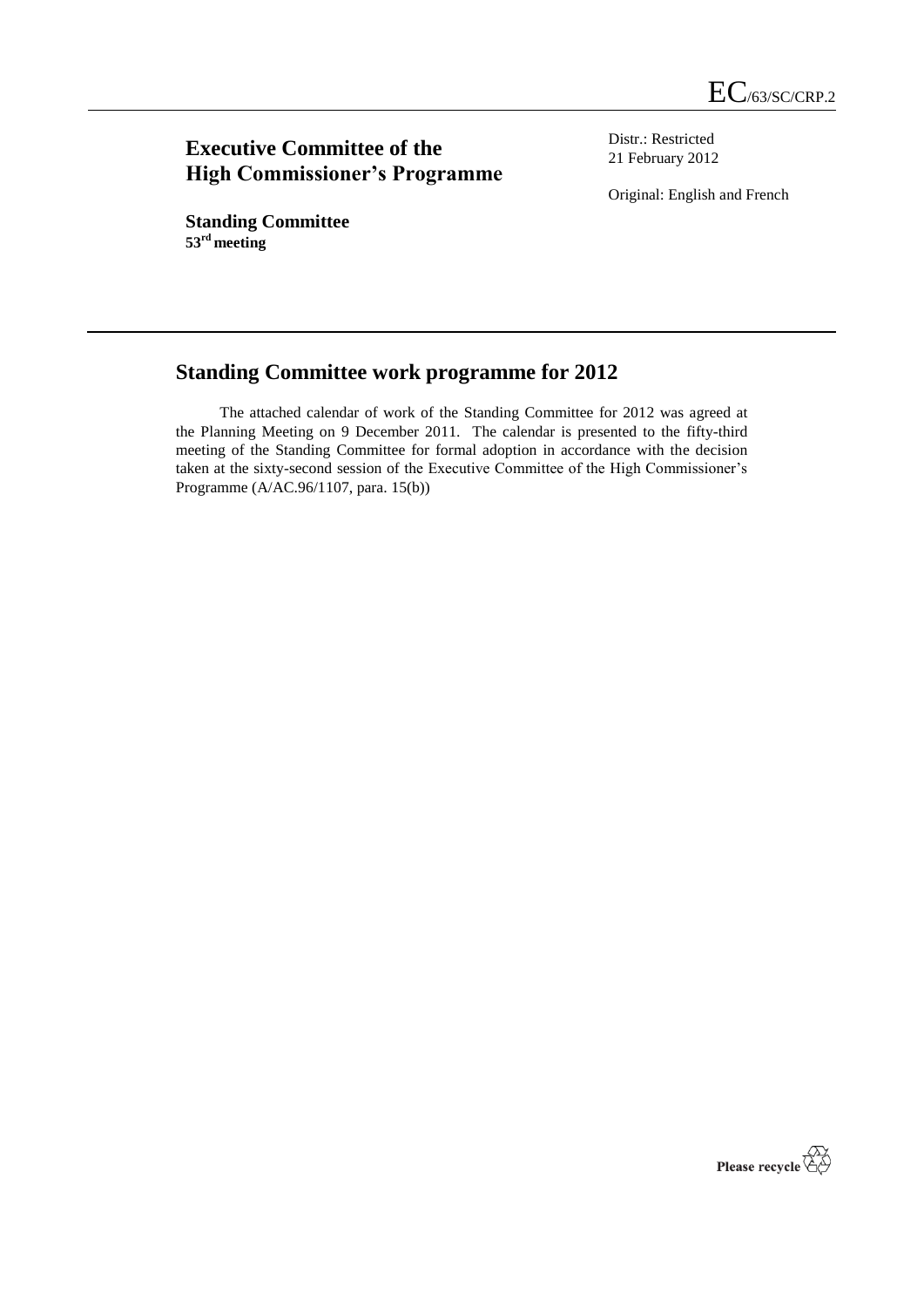## **Calendar**

#### **63 rd session of the Executive Committee of the High Commissioner's Programme Standing Committee - work programme for 2013**

|                                                 | 53rd Meeting                                                                                                                                                      | 54th Meeting                                                                    | 55th Meeting                                                                        |
|-------------------------------------------------|-------------------------------------------------------------------------------------------------------------------------------------------------------------------|---------------------------------------------------------------------------------|-------------------------------------------------------------------------------------|
| <b>Theme</b>                                    | 13-15 March 2012                                                                                                                                                  | 26-28 June 2012                                                                 | 18-19 September 2012                                                                |
| Programme budgets<br>and funding                | Update on programme budgets and<br>funding in 2011 and projections for 2012                                                                                       | Update on programme budgets and funding<br>for 2012                             | Update on programme budgets and<br>funding for 2012                                 |
|                                                 |                                                                                                                                                                   | Global Report (2011)                                                            | Biennial Programme Budget for 2012-<br>2013 (revised)                               |
|                                                 |                                                                                                                                                                   |                                                                                 | Report of the ACABQ on the Biennial<br>Programme Budget for 2012 -2013<br>(revised) |
| International<br>Protection                     |                                                                                                                                                                   | Note on International Protection                                                |                                                                                     |
|                                                 |                                                                                                                                                                   | <b>Update on Resettlement</b>                                                   |                                                                                     |
|                                                 |                                                                                                                                                                   | Oral update on follow-up to the<br>intergovernmental event at ministerial level |                                                                                     |
|                                                 |                                                                                                                                                                   | Presentation of the ExCom conclusion theme                                      |                                                                                     |
| Regional activities<br>and global<br>programmes | Strategic presentations on: Africa; the<br>Americas; Asia and the Pacific; Europe;<br>the Middle East and North Africa; and<br>global programmes and partnerships |                                                                                 |                                                                                     |
|                                                 | Staff safety and security issues                                                                                                                                  |                                                                                 |                                                                                     |
| Programme /<br>protection policy                | 2012-2013 Global Strategic Priorities                                                                                                                             | Children of concern, including education                                        |                                                                                     |
|                                                 | UNHCR's Programme in the United<br>Nations: proposed strategic framework<br>2014-2015*                                                                            | Age, gender and diversity approach (AGD)                                        |                                                                                     |

Could be tabled in June, depending on availability from New York.